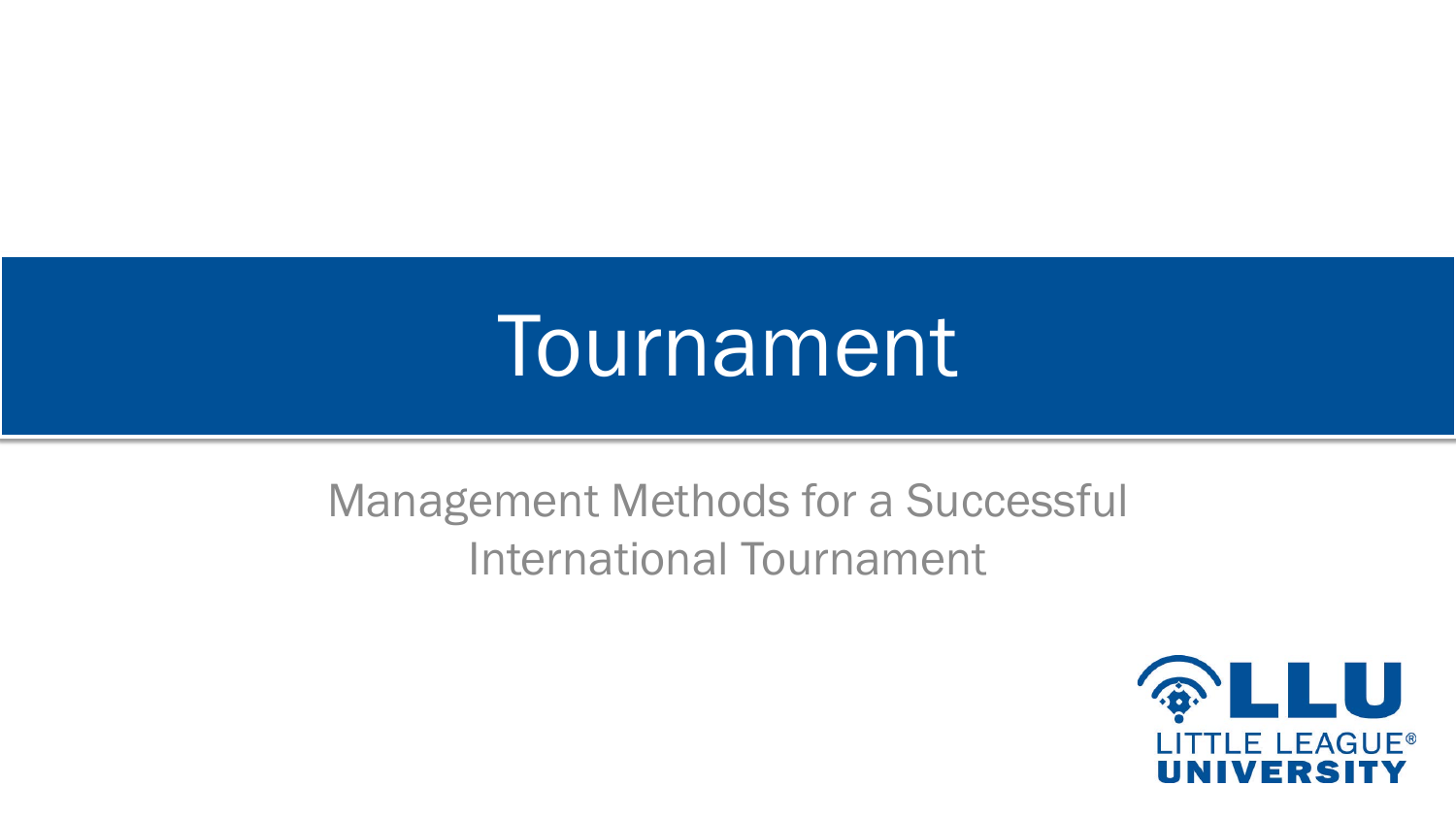# Session objectives

- Provide an overview of the International Tournament management responsibilities of the D.A.
- Discuss suggested strategies for tournament administration and operation
- Review tried and true best practices for tournament administration and operation

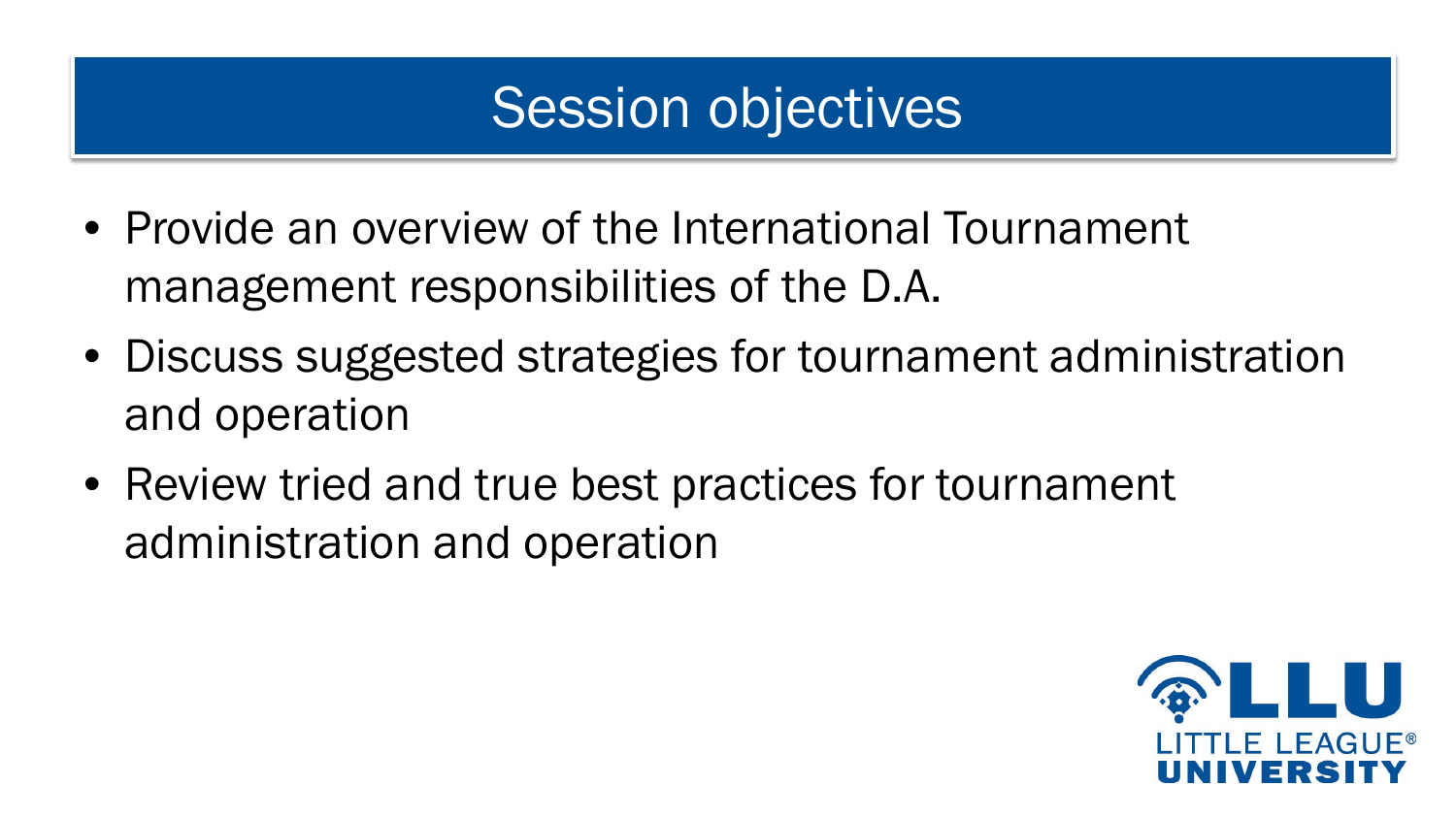# The D.A. Role in the Tournament is Crucial.

They are responsible for preparation, administration, guidance, and oversight at the district and/or section and state levels. The D.A. provides a valuable service to the leagues and the community.

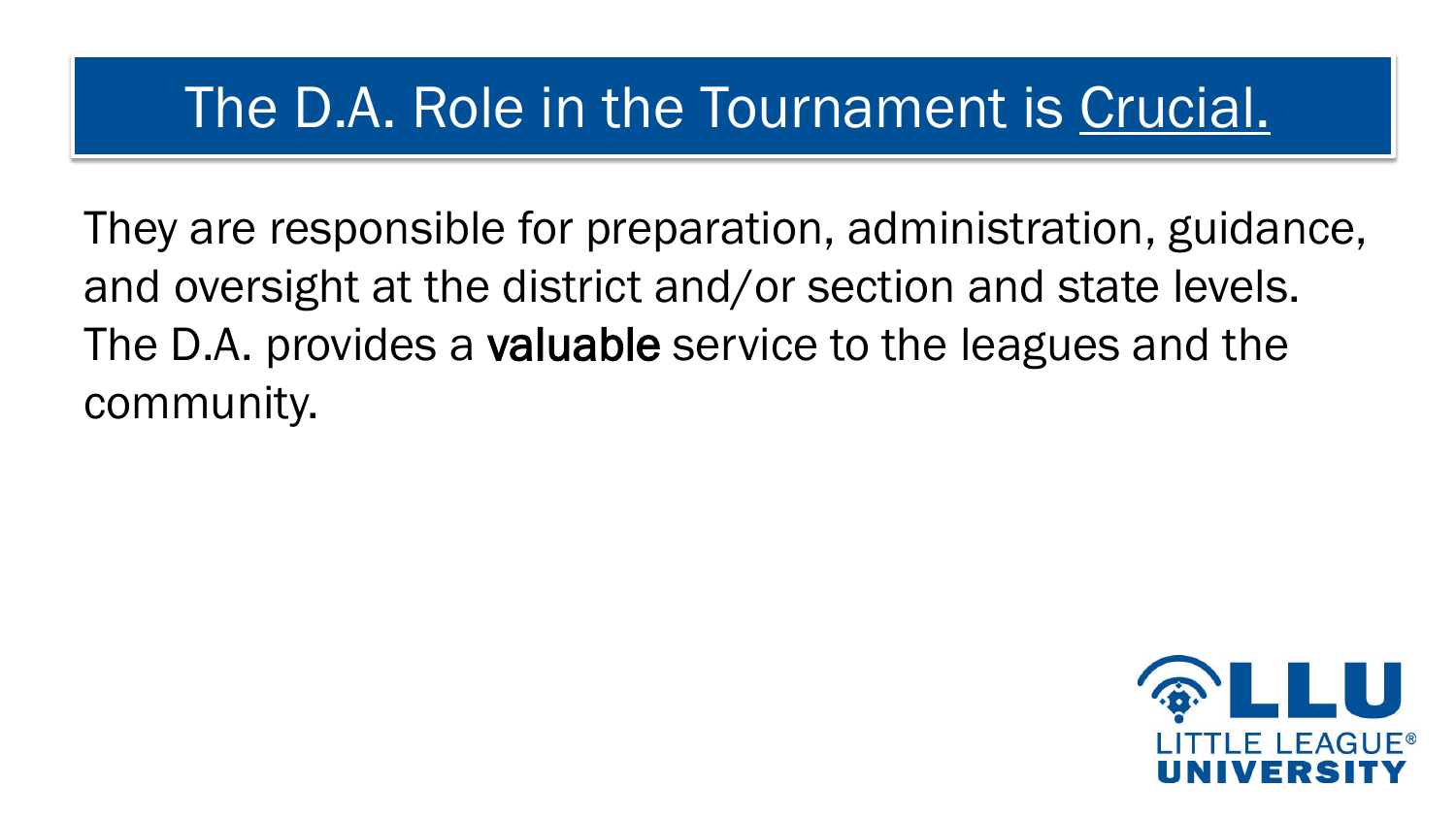#### Management Methods for a Successful International Tournament

- Pre-Tournament
	- Preparing Schedules
	- Selecting Game Sites
	- Tournament Staff
	- Reviewing Affidavits and Supporting Eligibility **Materials**
- Post-Tournament
	- Survey Leagues/Districts for **Feedback**
	- Preparing Teams for Next Level
	- Mileage Reimbursement
- **Tournament** 
	- Inclement Weather
	- Forfeits
	- Protests
	- Awards/Banners

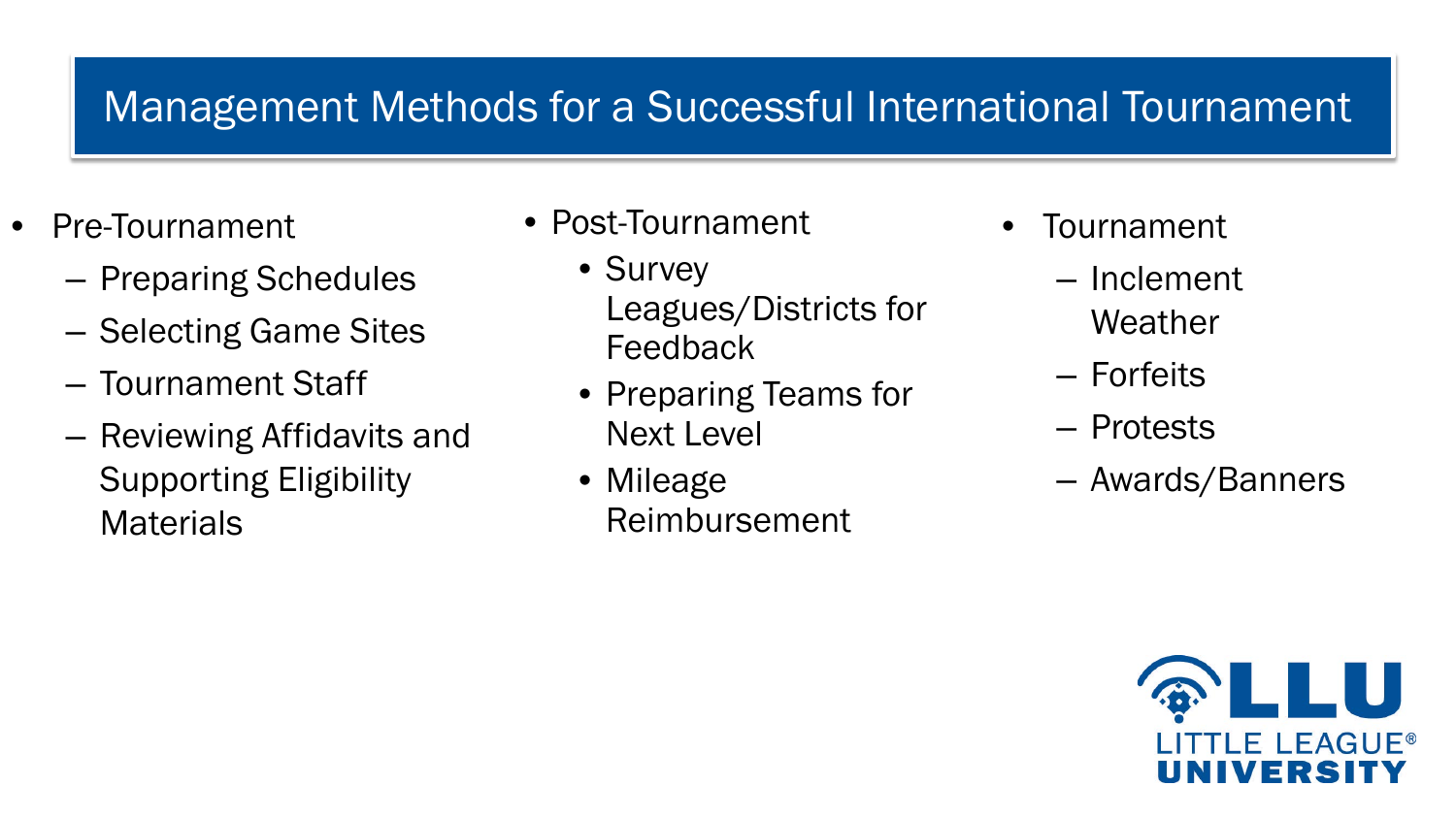# Pre-Tournament Responsibilities

- Preparing Schedules
	- Choosing the tournament format
	- Communicating the information
	- Confirming tournament enrollment
	- Handling changes
- Selecting Game Sites
	- Communicate expectations
	- Tournament Expenses/Funding Who's responsible?
	- Volunteer availability
	- ASAP eligible
	- Lights
	- Condition of fields and facilities (restrooms, concessions, parking)
	- Hotel accessibility/availability (state tournaments)

Quick Tip from the Field:

"Before the tournament season, I will review with the League Presidents. Typically, my pre-tournament president meeting. I will review the manager expectations with the League Presidents so they are aware of what I'm expecting come tournament time. I also review expectations with host sites and umpires. This can be done through email and/or a scheduled meeting, usually both. I also review expectations at my manager briefing. This covers everything from pregame directions to bathroom breaks."

- Roman Jones, GA-5

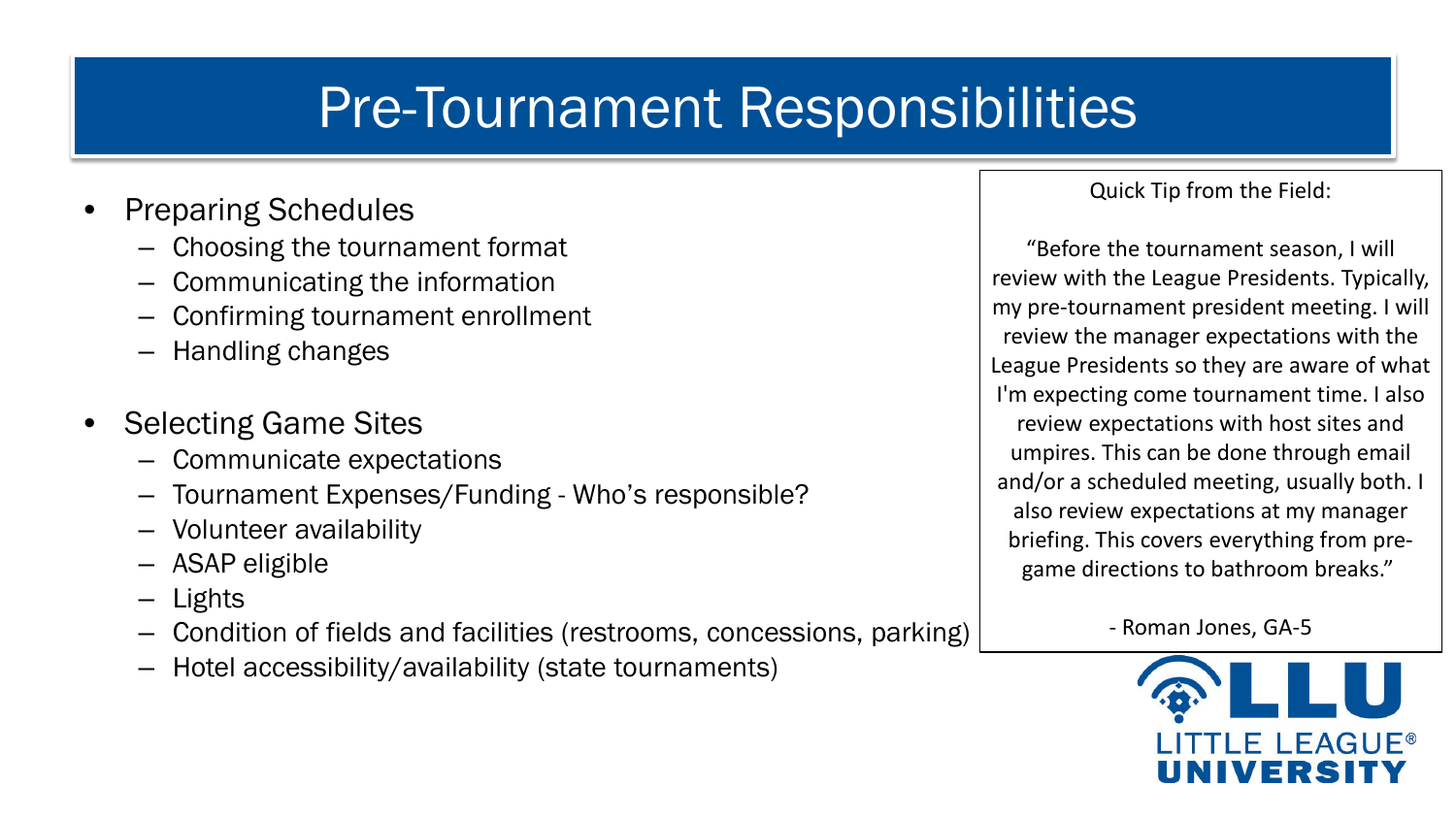# Pre-Tournament Responsibilities

#### • Tournament Staff

- Hold training sessions on tournament rules and proper protest procedures
	- Ensure that each staff member is clear on his/her duties/responsibilities
	- Umpires
	- Game operations (official scorekeeper, pitch count for baseball, etc.)
	- Presentations available on LLU
- Appoint a site director for each game site
- Have communication plan for when D.A. is not on site

Quick Tip from the Field:

"I appoint a District staff member to be a Tournament Director. I have talked to them about how to run the tournament. I have directed them on how to handle a protest if I am on site, a well as if I am not. If they're unable to resolve the protest they are to get/call me directly and I will try to resolve the issue over the phone. If the protest continues, then I (and only I) call the tournament protest line. I make every effort to make sure I'm available during District Tournaments. I rotate locations as required and make myself available."

- Derek Lisby, IN-7

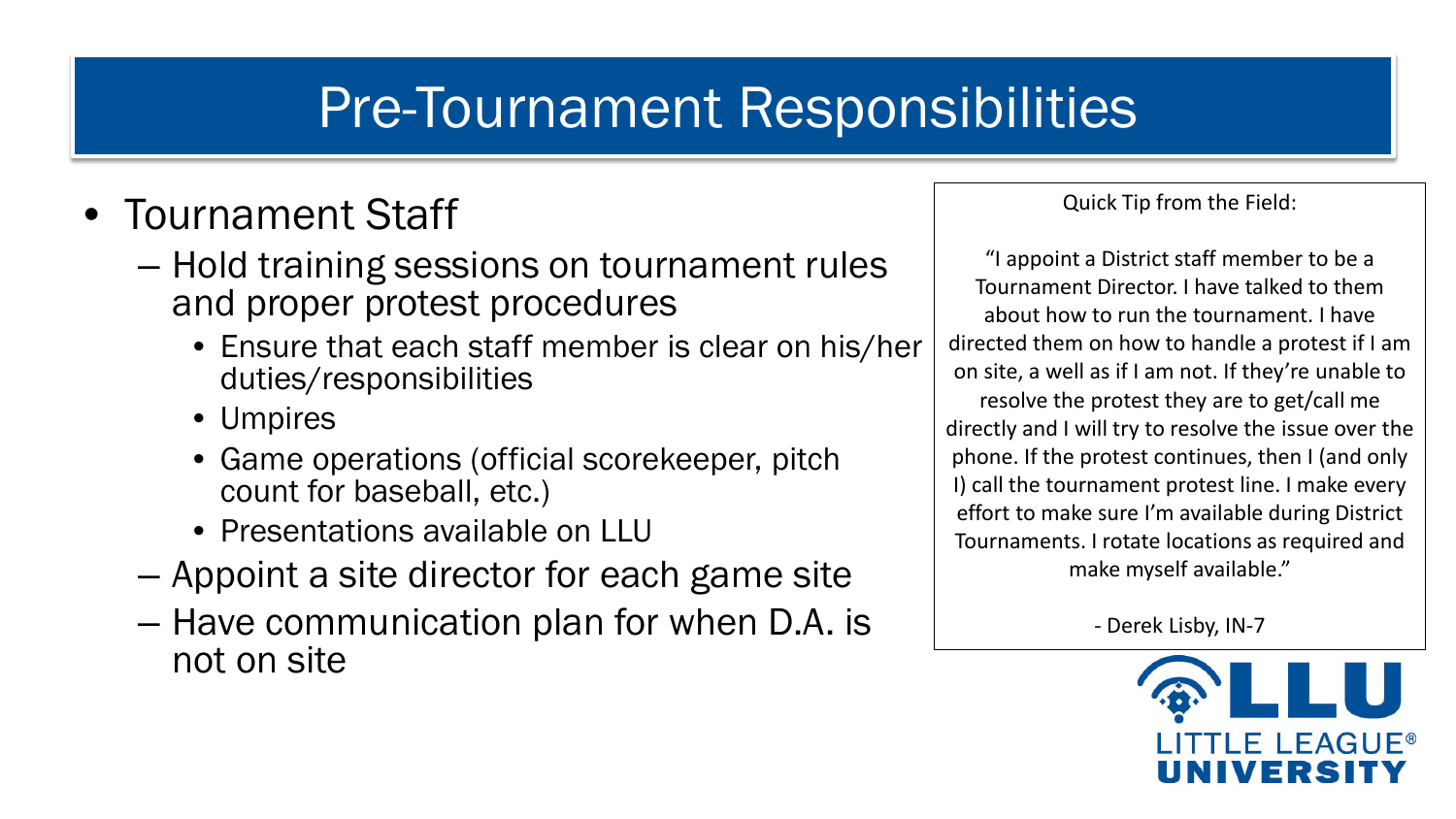# Pre-Tournament Responsibilities

- Reviewing Affidavits and Supporting Eligibility Materials
	- Hold district-wide meeting prior to tournament to share expectations with league officials
	- Solicit assistance of district staff
	- Plan for multiple dates/locations for documentation checks
	- Be prepared with a 'mobile office' (laptop, 3-in-1 copier/printer/scanner)
	- Avoid waiting until day of team's first tournament game to check documentation
	- Know what steps to take if there are documentation issues

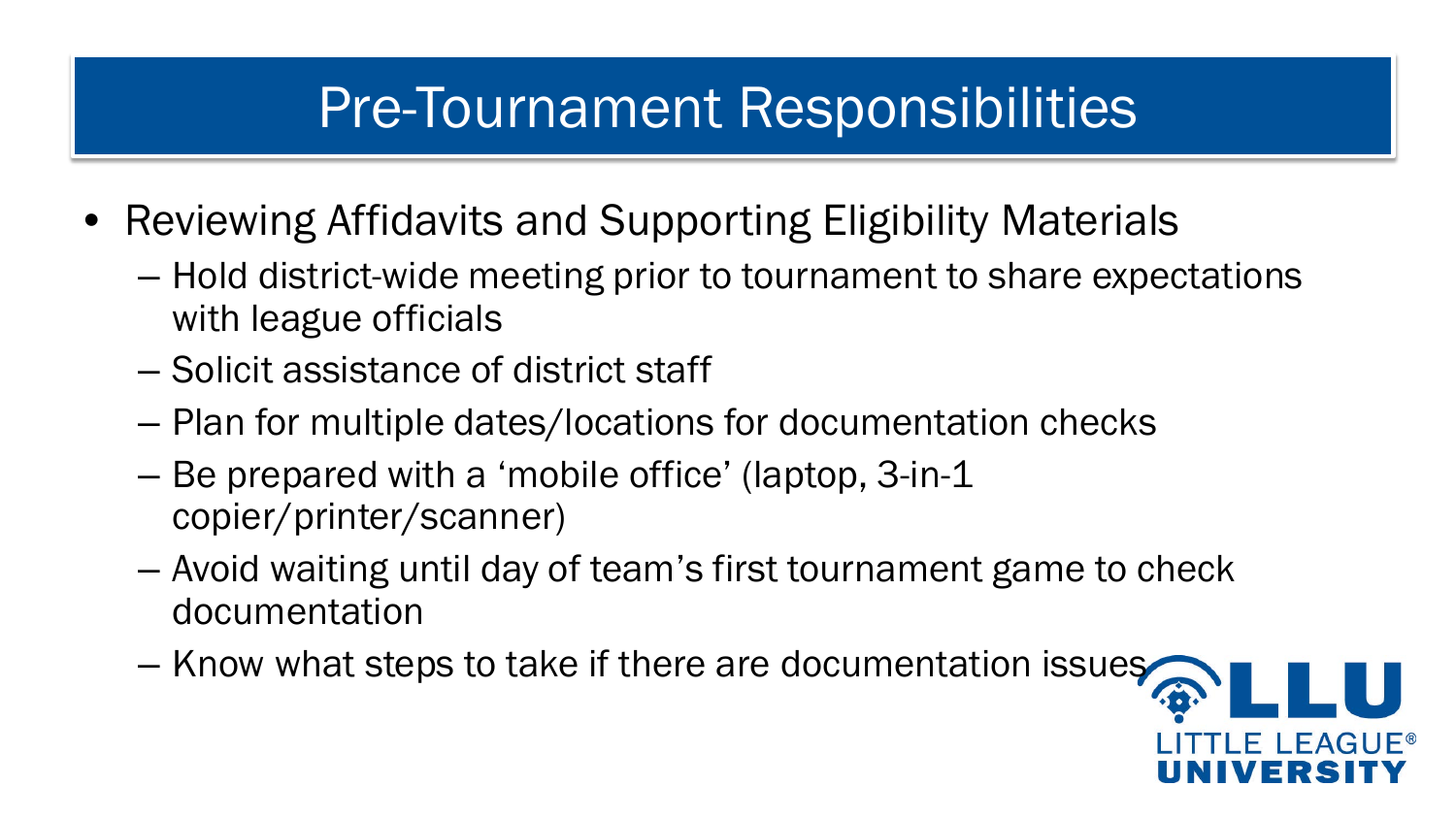# Tournament Responsibilities

- Inclement Weather
	- Develop an emergency plan for each site, have it in writing and communicate it to staff.
	- Be prepared to adjust schedules(dates/times) when necessary
		- In advance, tell coaches how you will communicate changes
		- Always get confirmation that any schedule changes have been received by each impacted team

\*Once the tournament has started, any alterations to tournament format must be approved by the Tournament **Committee** 

Quick Tip from the Field:

"At the start of each tournament ,each coach signs in and gives us at least two different contact numbers so that we can communicate any changes to them and ensure that each team is aware. We will either do a group text and/or call each team to inform them of any such changes."

- Michael Marler, LA-3

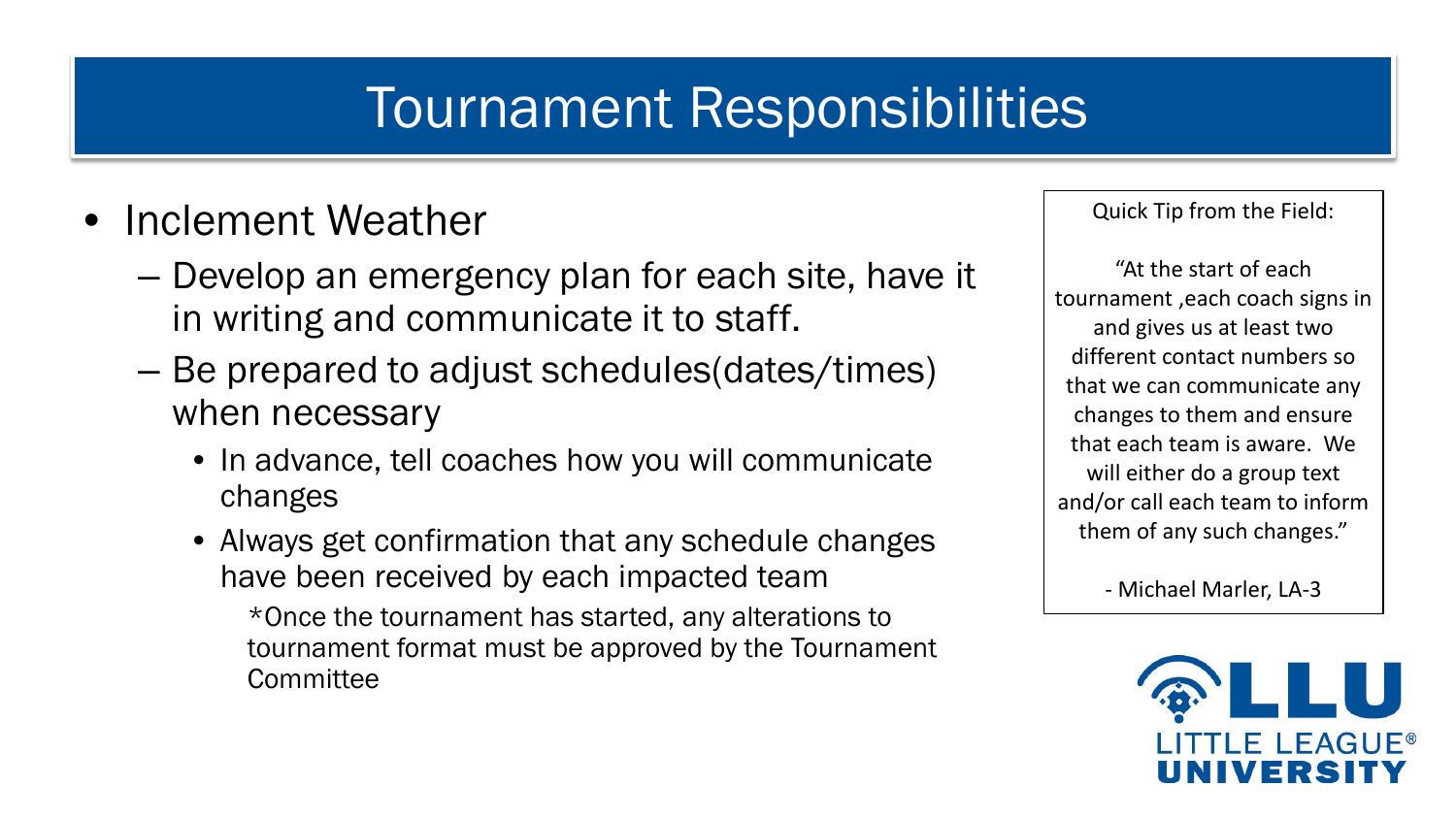### Tournament Responsibilities



- **Forfeits** 
	- Can only be ruled by the Tournament Committee
		- Must call your respective Regional protest line
- **Protests** 
	- Educate staff to follow proper chain of command and understand what is protest-able.
	- When possible, work together to avoid entering into a protest situation.
	- When the local decision is not accepted, elevate the protest to the Regional level quickly to avoid in-game delays.

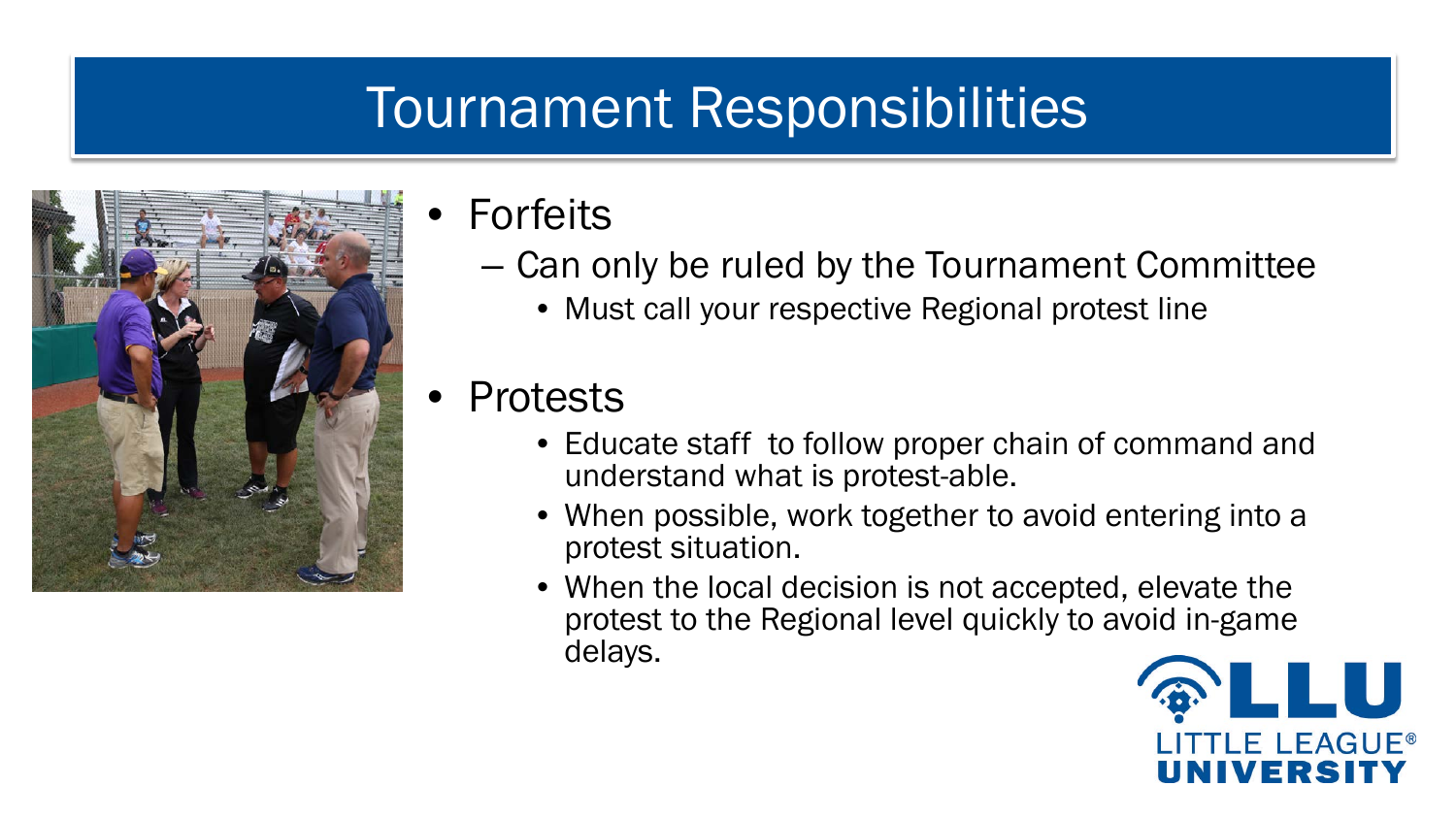### Tournament Responsibilities

- Awards/Banners
	- Secure the official Little League Championship Banners for District/Section/State champions
		- Consider organization as a state to purchase state championship banners from state association dues
	- When it comes to trophies/plaques/medals/rings, provide consistent awards across tournaments in the state

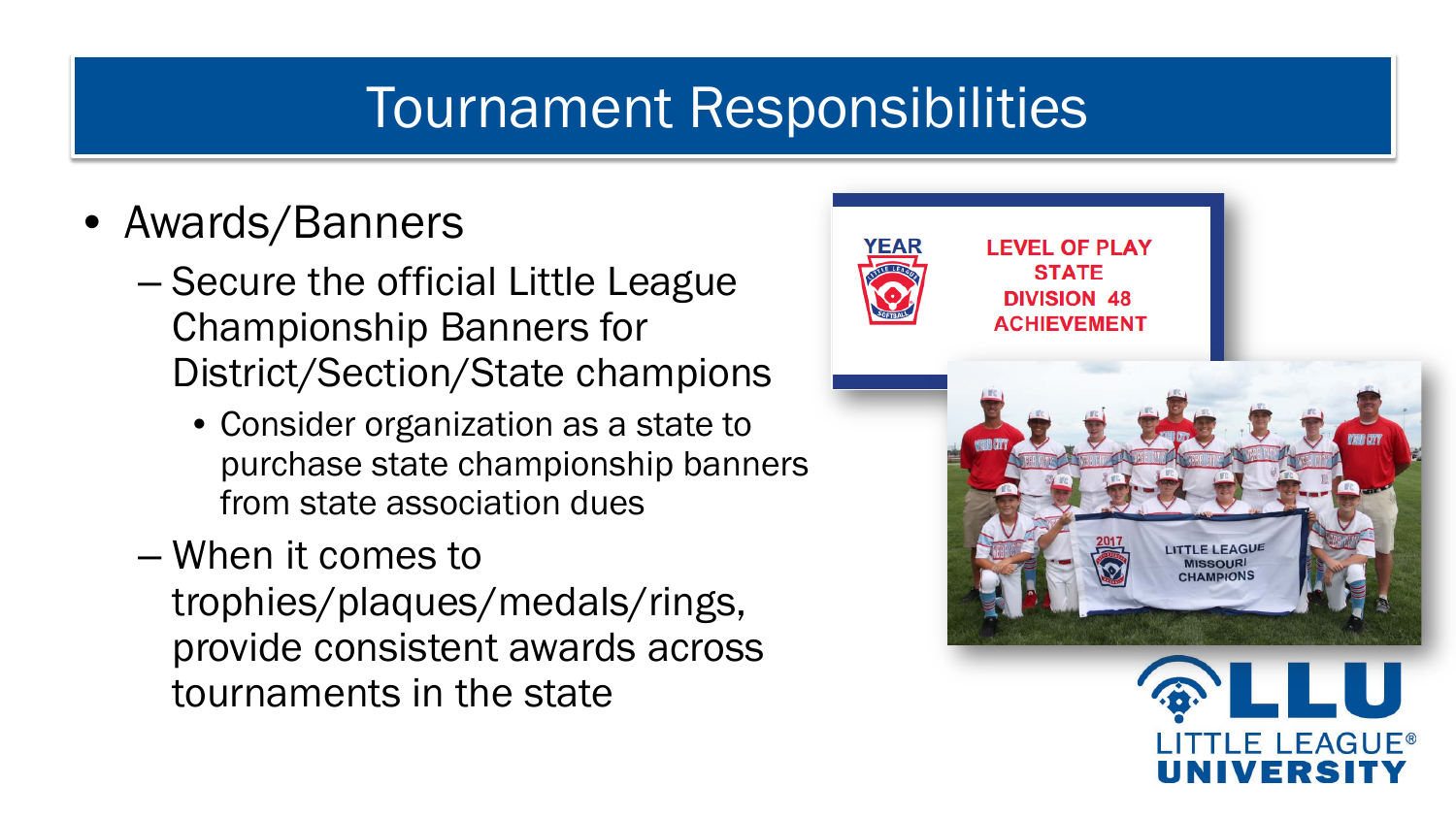# Post-Tournament Responsibilities

- **Preparing Tournament Champion for Next Level** 
	- Familiarize yourself with State/Regional Tournament Packet
	- Review the information with Tournament Champion
	- Promptly send any requested information to State/Regional Tournament Host
- Mileage Reports
	- Confirm mileage is correct (one round trip)
	- Submit once team has concluded Tournament Play No need to wait until September 15 deadline

Quick Tip from the Field:

After reviewing the next tournament level packet, promptly reach out to State/Region Host to address any questions. Also, review the packet with District Staff, so more people are prepared to answer questions from the tournament champions, if the D.A. is not available.

- Bob Hudlow, OR-1